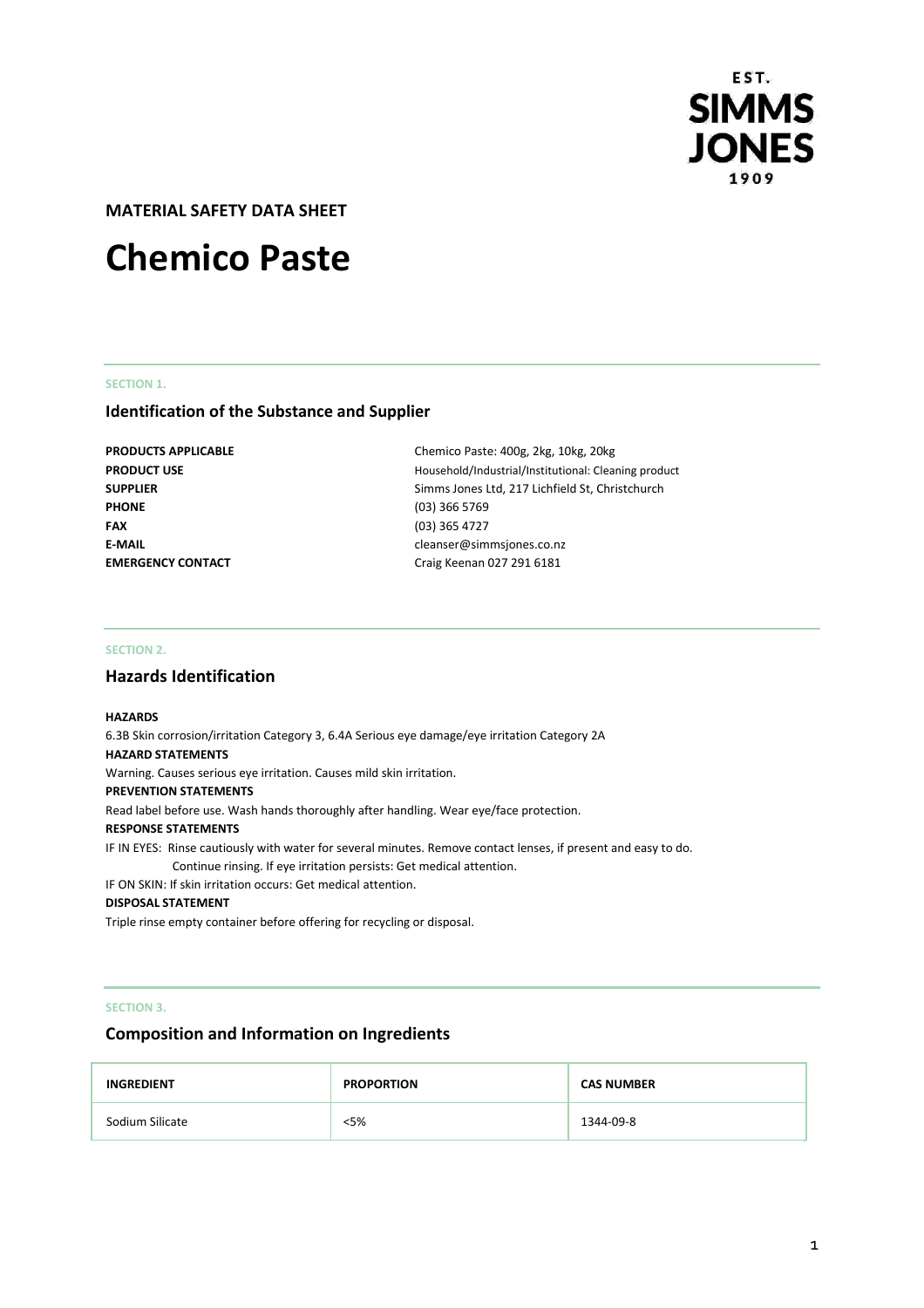#### **SECTION 4.**

# **First Aid Measures**

**IF IN EYES:** Rinse cautiously with water for several minutes. Remove contact lenses, if present and easy to do. Continue rinsing. If eye irritation persists: Get medical attention.

**IF ON SKIN:** If skin irritation occurs: Get medical attention.

#### **SECTION 5.**

# **Fire-Fighting Measures**

**COMBUSTION PRODUCTS** None known

**EXTINGUISHING MEDIA** Foam, CO<sub>2</sub>, dry chemical, or water fog **FIRE-FIGHTING PROCEDURES** Normal fire-fighting procedures may be used

#### **SECTION 6.**

# **Accidental Release Measures**

| <b>EMERGENCY PROCEDURES</b>      | No special procedures required         |
|----------------------------------|----------------------------------------|
| <b>ENVIRONMENTAL PRECAUTIONS</b> | No special procedures required         |
| <b>SPILL CONTROL</b>             | Scrape up spill and dispose as rubbish |

#### **SECTION 7.**

| <b>Handling and Storage</b> |                                                                                                                                                                                          |
|-----------------------------|------------------------------------------------------------------------------------------------------------------------------------------------------------------------------------------|
| <b>HANDLING PRECAUTIONS</b> | Wash hands thoroughly after handling. Product residue<br>may remain on/in empty containers. Use all precautions for handling the<br>product in handling the empty container and residue. |
| <b>STORAGE</b>              | Store in a cool, dry place. Keep out of reach of children.                                                                                                                               |

#### **SECTION 8.**

# **Exposure Controls/Personal Protection**

**EXPOSURE LIMITS** 8 h TWA = 286 mg/m<sup>3</sup><br> **ENGINEERING CONTROLS** Ensure ventilation is ac **PROTECTIVE GLOVES** Nitrile rubber **EYE PROTECTION** Splash-proof goggles

Ensure ventilation is adequate. Keep containers closed. **RESPIRATORY PROTECTION** If ventilation is adequate respiratory protection is not required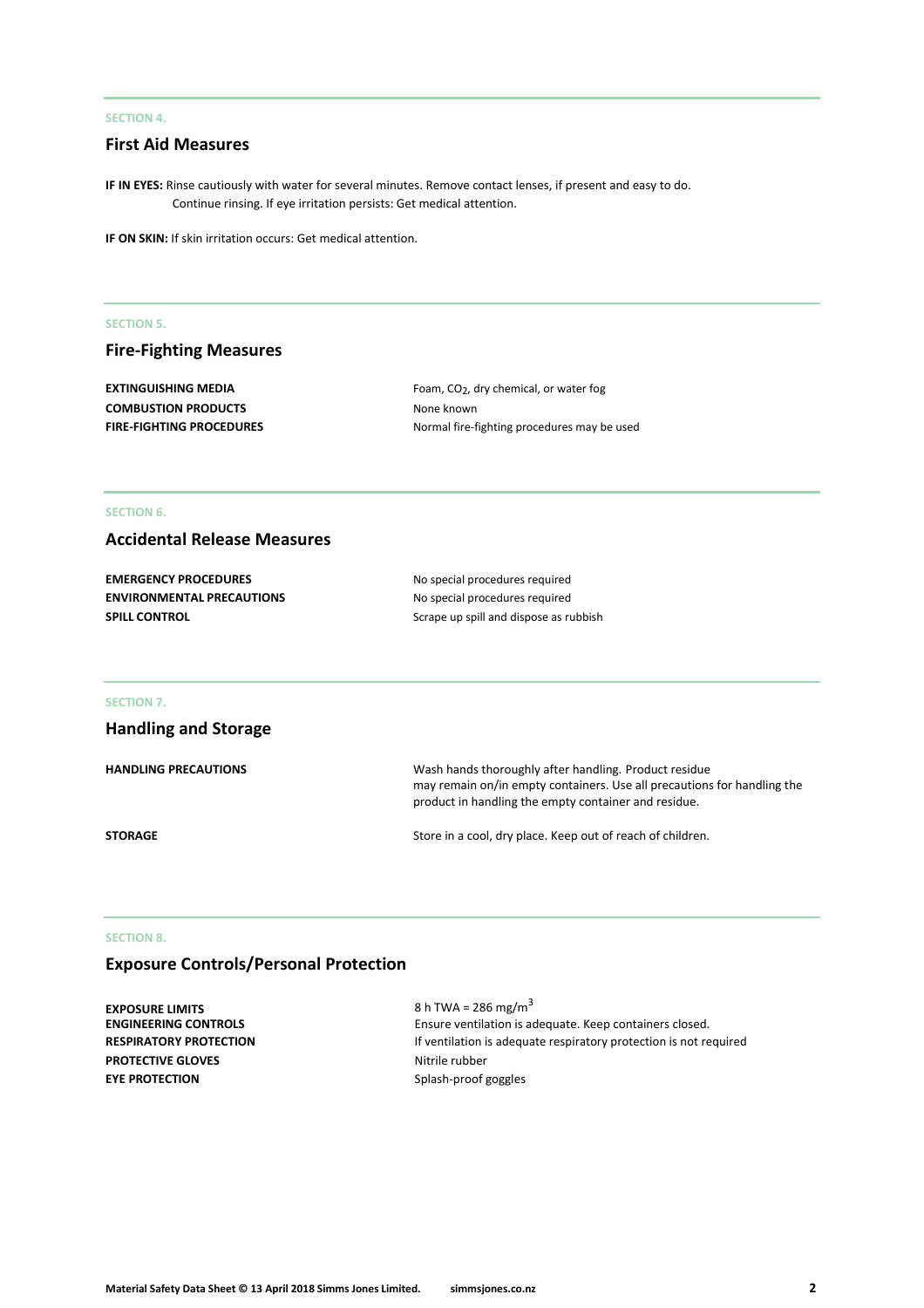# **SECTION 9.**

# **Physical and Chemical Properties**

| APPEARANCE                                     | Pink solid                                   |
|------------------------------------------------|----------------------------------------------|
| ODOUR                                          | Lavender                                     |
| ODOUR THRESHOLD                                | Not Available                                |
| pН                                             | 10                                           |
| <b>MELTING POINT/FREEZING POINT</b>            | 55ºC                                         |
| <b>INITIAL BOILING POINT</b>                   | Not Available                                |
| <b>FLASH POINT</b>                             | Not Flammable                                |
| <b>FLAMMABILITY</b>                            | Not Flammable                                |
| <b>FLAMMABILITY OR EXPLOSIVE LIMITS</b>        | Not Flammable                                |
| VAPOUR PRESSURE                                | Not Determined                               |
| <b>VAPOUR DENSITY</b>                          | Not Determined                               |
| <b>RELATIVE DENSITY</b>                        | 1.6                                          |
| SOLUBILITY                                     | Leaves powdery residue when mixed with water |
| <b>PARTITION CO-EFFICIENT: n-OCTANOL/WATER</b> | Not Determined                               |
| <b>AUTO-IGNITION TEMPERATURE</b>               | Not Applicable                               |
| <b>DECOMPOSITION TEMPERATURE</b>               | Not Determined                               |
| KINEMATIC VISCOSITY                            | Not Determined                               |
|                                                |                                              |

# **SECTION 10.**

# **Stability and Reactivity**

**STORAGE CONDITIONS** No special conditions required **INCOMPATIBLE SUBSTANCES** None known **HAZARDOUS DECOMPOSITION PRODUCTS** None known

**REACTIVITY REACTIVITY Not reactive with other chemicals or cleaners** 

# **SECTION 11.**

# **Toxicological Information**

**ACUTE TOXICITY No acute effects SKIN CORROSION/IRRITATION** Causes mild skin irritation **SERIOUS EYE DAMAGE/IRRITATION** Causes serious eye irritation **RESPIRATORY OR SKIN SENSITISATION No sensitisation GERM CELL MUTAGENICITY** No data available **CARCINOGENICITY** Not carcinogenic **REPRODUCTIVE TOXICITY** No reproductive toxicity **SPECIFIC TARGET ORGAN TOXICITY -SINGLE EXPOSURE CONSERVING A REACT AND SPECIFIC ORDER IN STRUCK STATE -REPEATED EXPOSURE** No specific organ toxicity **ASPIRATION HAZARD** No aspiration hazard

#### **SODIUM SILICATE TOXICITY**

**ORAL** LD<sub>50</sub> (rat): 1280 mg/kg **SKIN DAMAGE** Severe irritant (rabbit) **EYE DAMAGE** Severe irritant (rabbit)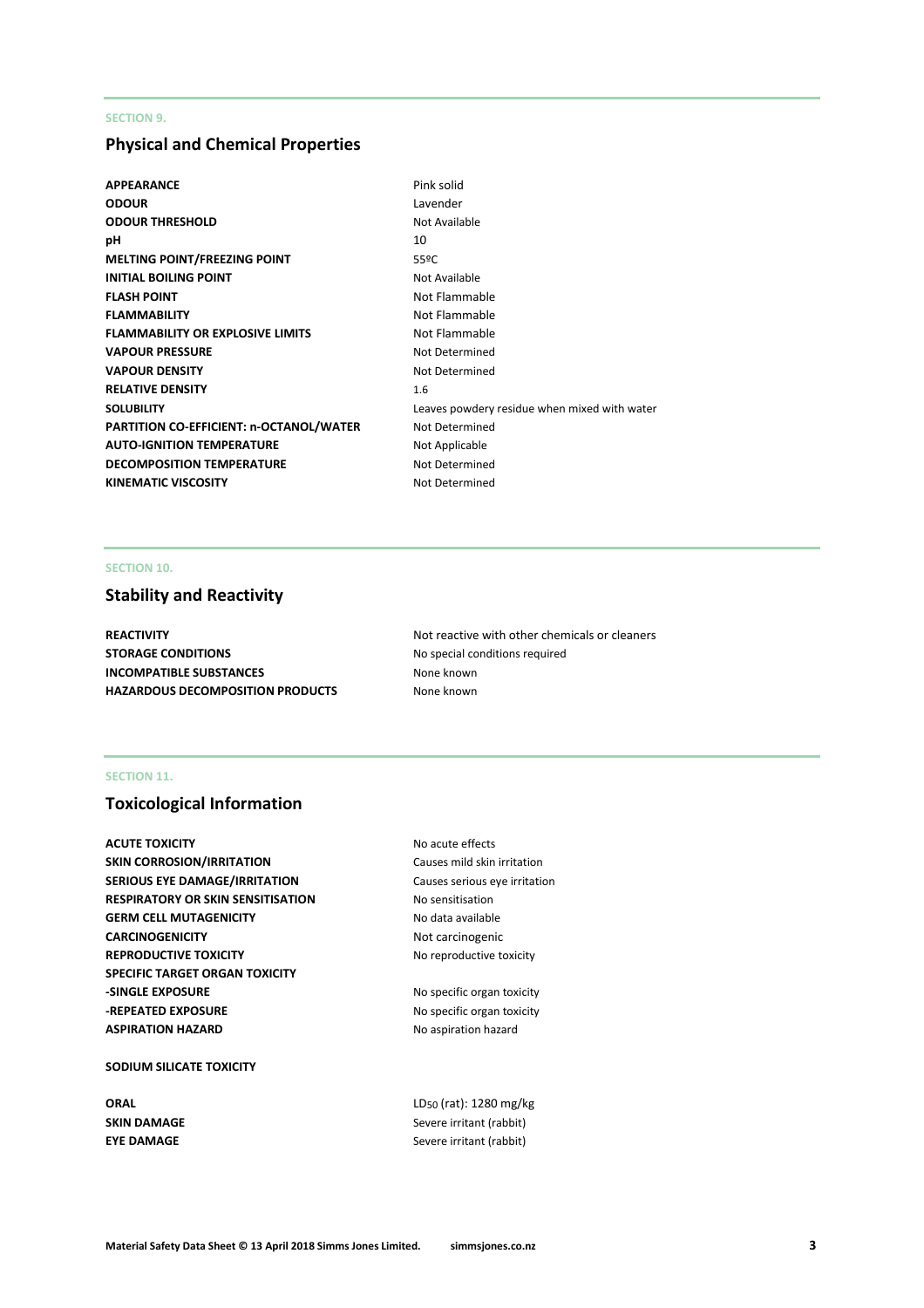# **SECTION 12.**

# **Ecological Information**

**BIODEGRABILITY** Rapidly Degradable **BIOACCUMULATIVE POTENTIAL** Not Bioaccumulative **MOBILITY IN SOIL** MOBILITY IN SOIL

# **SODIUM SILICATE ECOTOXICITY**

STUDY: Zebrafish (Brachydanio rerio), LC<sub>50</sub>, 96 h VALUE: 1108 mg/L

STUDY: Water flea (Daphnia magna), EC<sub>50,</sub> 48 h VALUE: 1700 mg/L

#### **SECTION 13.**

# **Disposal Considerations**

**DISPOSAL** Dispose as rubbish Triple rinse empty container before offering for recycling or disposal.

#### **SECTION 14.**

# **Transportation Information**

**UN NUMBER** Not Hazardous for transport **SHIPPING NAME** Chemico Paste **DANGEROUS GOODS CLASS** Not Hazardous for transport **UN PACKING GROUP** Not Hazardous for transport **SPECIAL PRECAUTIONS** No special precautions required

**ENVIRONMENTAL HAZARDS** Not Hazardous to the environment

### **SECTION 15.**

# **Regulatory Information**

**HSNO APPROVAL NUMBER** HSR002530 **SPECIAL REQUIREMENTS** Not Applicable

**GROUP STANDARD** Cleaning Products (Subsidiary Hazard) Group 2017